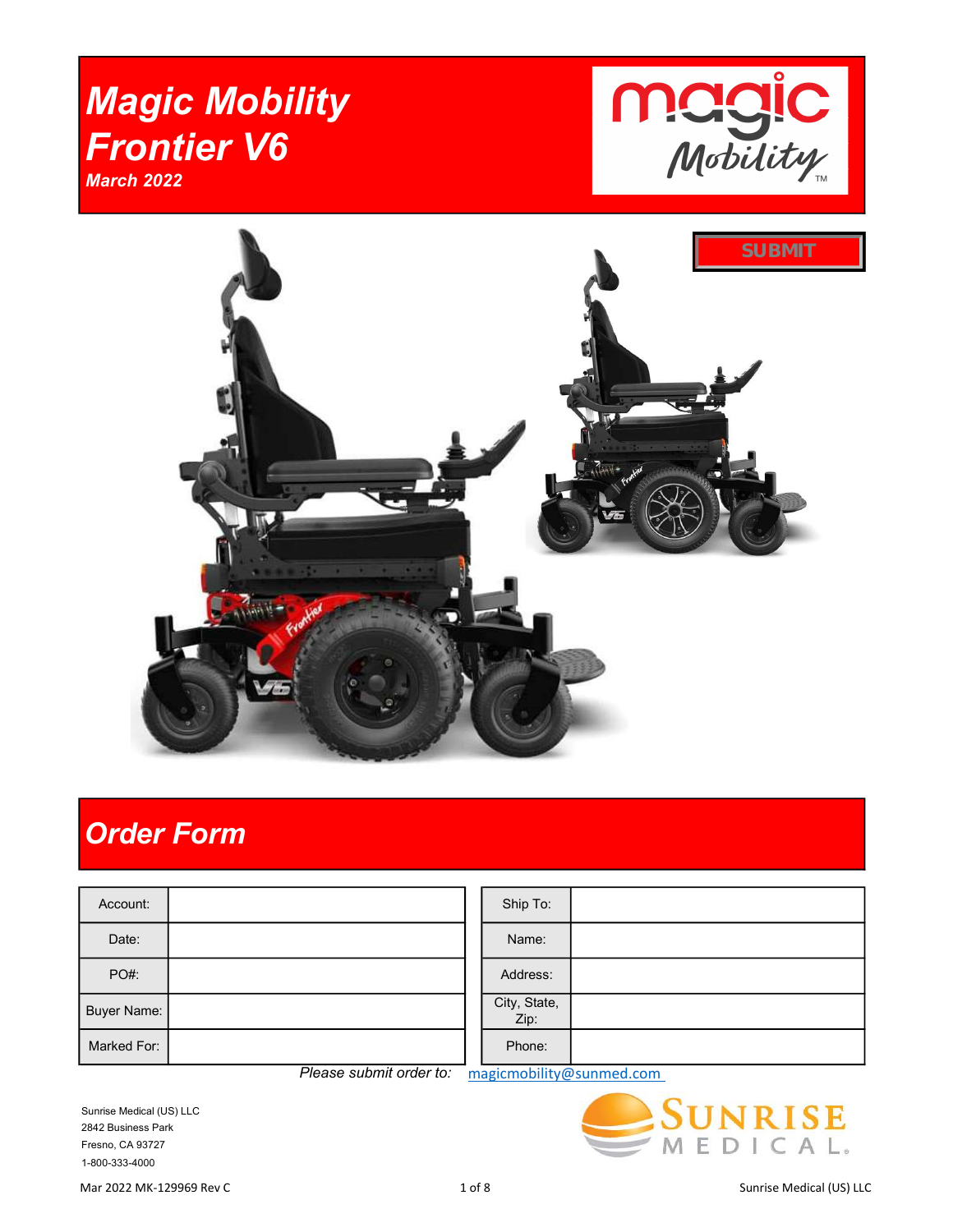#### Client Measurements



Notes:

#### Seating Specifications

| <b>Power Seating</b>                     | 50 degrees of CG Tilt / Power Recline / 12" seat elevator                           |                         |                                |  |
|------------------------------------------|-------------------------------------------------------------------------------------|-------------------------|--------------------------------|--|
|                                          |                                                                                     | <b>STF Height Range</b> | 17", 18", 19"                  |  |
| Typical WC Weight w/<br><b>Batteries</b> | Starting at 320 lbs.<br>Weights vary depending on options                           | Seat Size Range         | Width 13"-23"<br>Depth 13"-24" |  |
| <b>HCPC</b>                              | K0848 / K0856 / K0861<br>  K0850 / K0858 / K0862<br>  K0849 / K0857 / K0851 / K0859 | Seat Type               | MPS and Rehab Style            |  |

### Drive Base Specifications

| Drive Wheel Position        | Mid wheel Drive                                 | <b>Drive Wheels</b>     | 14" All Terrain Drive Wheels<br>14" Hybrid Drive Wheels |  |  |
|-----------------------------|-------------------------------------------------|-------------------------|---------------------------------------------------------|--|--|
| <b>User Weight Capacity</b> | 400 lbs.                                        | <b>Tires/Casters</b>    | Pneumatic or Solid inserts                              |  |  |
|                             | 340 lbs, with Elevate or Tilt                   | <b>Charger</b>          | Dual Mode                                               |  |  |
| V6 Base Size All Terrain    | Width 28", Length 41.5", Turning Radius 23.5"   |                         |                                                         |  |  |
| V6 Base Size Hybrid         | Width 27.3", Length 41.5", Turning Radius 23.5" |                         |                                                         |  |  |
| Drive Control               | R-Net PM 90A controller                         | <b>Battery Size</b>     | Group 24 or 34                                          |  |  |
| Drive Motors                | V6 4-pole 6mph                                  | <b>Color Accents</b>    | 5 frame colors                                          |  |  |
|                             |                                                 | <b>Ground Clearance</b> | 3.5''                                                   |  |  |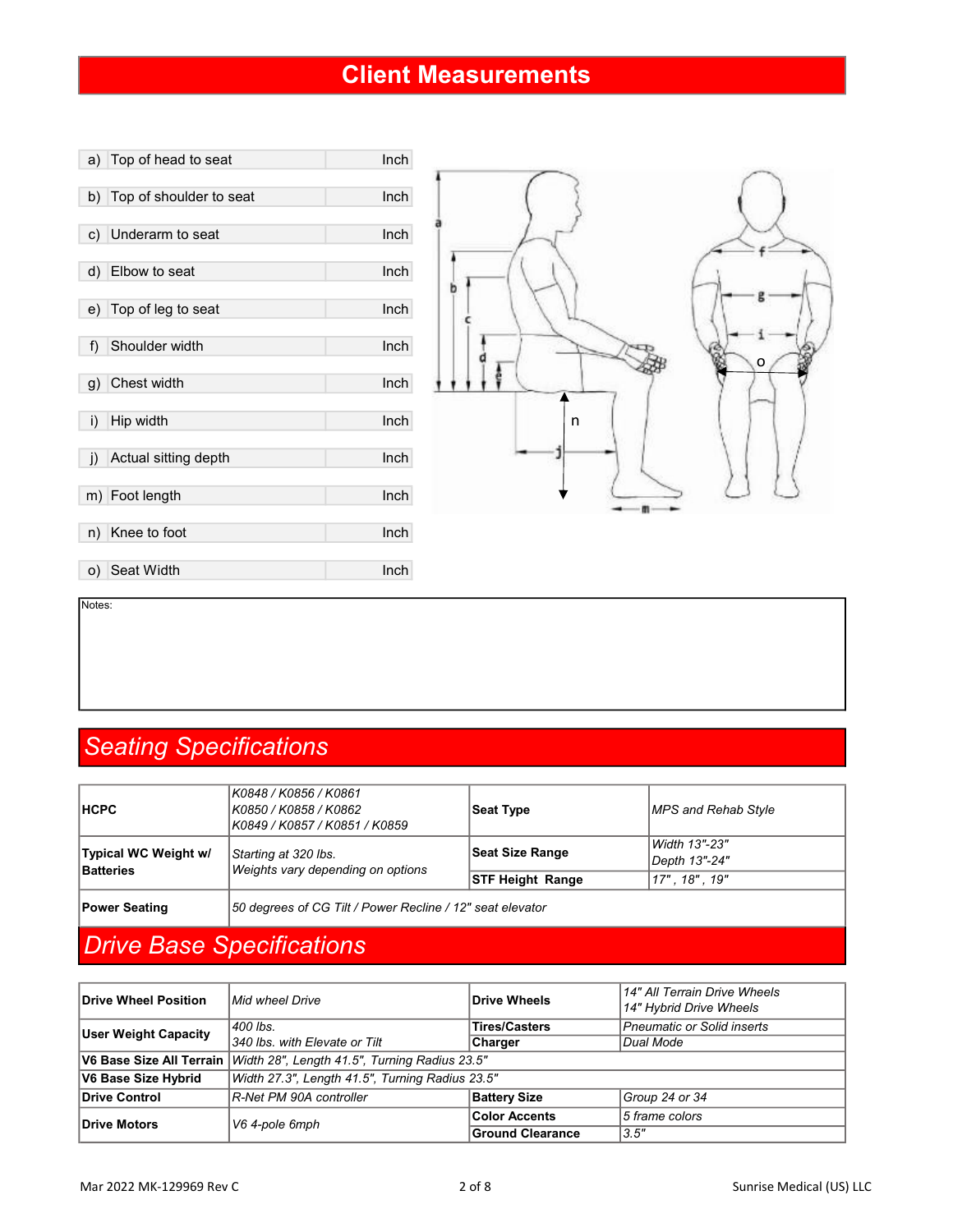|    | <b>OPTION</b>                                          | <b>HCPC</b> | <b>Description</b>                                                               | Retail      |
|----|--------------------------------------------------------|-------------|----------------------------------------------------------------------------------|-------------|
|    | <b>Seating Options</b>                                 |             |                                                                                  |             |
|    | □ MM-RHBSB                                             |             | <b>REHAB</b> Seat & Back (Back canes and Adjustable Flat Seat Pan)               | N/C         |
|    | □ MM-MPSSB                                             |             | <b>MPS</b> Seat & Back (Captain Style Seating)                                   | N/C         |
|    | □ MM-MPSBRHBS                                          |             | MPS Back & REHAB Seat (Captain Style Backrest and Adjustable Flat Seat Pan)      | N/C         |
|    |                                                        |             | <b>Base</b>                                                                      |             |
|    | <b>OPTION</b>                                          | <b>HCPC</b> | <b>Description</b>                                                               | Retail      |
|    | <b>Frontier V6 Base</b>                                |             | <b>End Item Number: EIMM</b>                                                     |             |
|    | $\Box$ MM-V6NP                                         | K0848       | Magic Mobility - Frontier V6 No Power Seating Options                            | \$14,975.00 |
| □  | MM-V6SP                                                | K0856       | Magic Mobility - Frontier V6 Single Power Seating Options                        | \$14,975.00 |
| □  | MM-V6MP                                                | K0861       | Magic Mobility - Frontier V6 Multi Power Seating Options                         | \$14,975.00 |
| □  | MM-V6NPHD                                              | K0850       | Magic Mobility - Frontier V6 No Power Seating Options - HD                       | \$14,975.00 |
| П. | MM-V6SPHD                                              | K0858       | Magic Mobility - Frontier V6 Single Power Seating Options - HD                   | \$14,975.00 |
| □  | MM-V6MPHD                                              | K0862       | Magic Mobility - Frontier V6 Multi Power Seating Options - HD                    | \$14,975.00 |
| п  | MM-V6NPC                                               | K0849       | Magic Mobility - Frontier V6 No Power Seating Options - MPS (Captain)            | \$14,975.00 |
| П. | MM-V6SPC                                               | K0857       | Magic Mobility - Frontier V6 Single Power Seating Options - MPS (Captain)        | \$14,975.00 |
| □  | MM-V6MPC                                               |             | Magic Mobility - Frontier V6 Multi Power Seating Options - MPS (Captain)         | \$14,975.00 |
| □  | MM-V6NPCHD                                             | K0851       | Magic Mobility - Frontier V6 No Power Seating Options - HD MPS (Captain)         | \$14,975.00 |
| □  | MM-V6SPCHD                                             | K0859       | Magic Mobility - Frontier V6 Single Power Seating Options - HD MPS (Captain)     | \$14,975.00 |
| □  | MM-V6MPCHD                                             |             | Magic Mobility - Frontier V6 Multi Power Seating Options - HD MPS (Captain)      | \$14,975.00 |
|    | <b>Frame Color</b>                                     |             |                                                                                  |             |
|    | □ MM-BKFRM                                             |             | <b>Black Frame Color</b>                                                         | N/C         |
|    | □ MM-RDFRM                                             |             | Red Frame Color                                                                  | N/C         |
|    | □ MM-AGFRM                                             |             | Mossy Green Frame Color                                                          | N/C         |
|    | □ MM-SBFRM                                             |             | Royal Blue Frame Color                                                           | N/C         |
|    | <b>Batteries</b>                                       |             |                                                                                  |             |
|    | $\Box$ MM-BAT24G                                       | E2363       | Group 24 Gel Battery installed - Pair                                            | \$888.00    |
|    | □ MM-BAT34G                                            | E2359       | Group 34 Gel Battery installed - Pair                                            | \$760.00    |
|    | <b>Battery Charger</b>                                 |             |                                                                                  |             |
|    | □ MM-BATCHG                                            |             | <b>Battery Charger</b>                                                           | N/C         |
|    | <b>Drive Wheels</b>                                    |             |                                                                                  |             |
|    | $\square$ MM-ATDW                                      |             | All Terrain Drive Wheels and Tires                                               | N/C         |
|    | $\square$ MM-HPDW                                      |             | Hybrid Drive Wheels and Tires - Pneumatic                                        | N/C         |
|    | $\square$ MM-HSDW                                      |             | Hybrid Drive Wheels and Tires - Solid                                            | \$130.00    |
|    | <b>Tie Downs</b>                                       |             |                                                                                  |             |
|    | $\square$ MM-V6TK                                      |             | Crash Tested V6 Tie Down Kit - Always Included                                   | N/C         |
|    | <b>Castor Options</b>                                  |             |                                                                                  |             |
|    | □ MM-CASTP                                             |             |                                                                                  | N/C         |
|    | □ MM-CASTS                                             |             | Pneumatic Castor 2.50-4 - non-marking<br>Foam Filled Castor 2.50-4 - non-marking | \$64.00     |
|    |                                                        |             |                                                                                  |             |
|    | <b>Optional Drive Tire Options</b><br>$\square$ MM-TS2 |             |                                                                                  |             |
|    |                                                        |             | Tire Sealant for 2 Pneumatic Drive Tires                                         | \$32.00     |
|    | <b>Base Accessories</b>                                |             |                                                                                  |             |
|    | □ MM-01595                                             |             | <b>Jack for Drive Tire</b>                                                       | \$171.00    |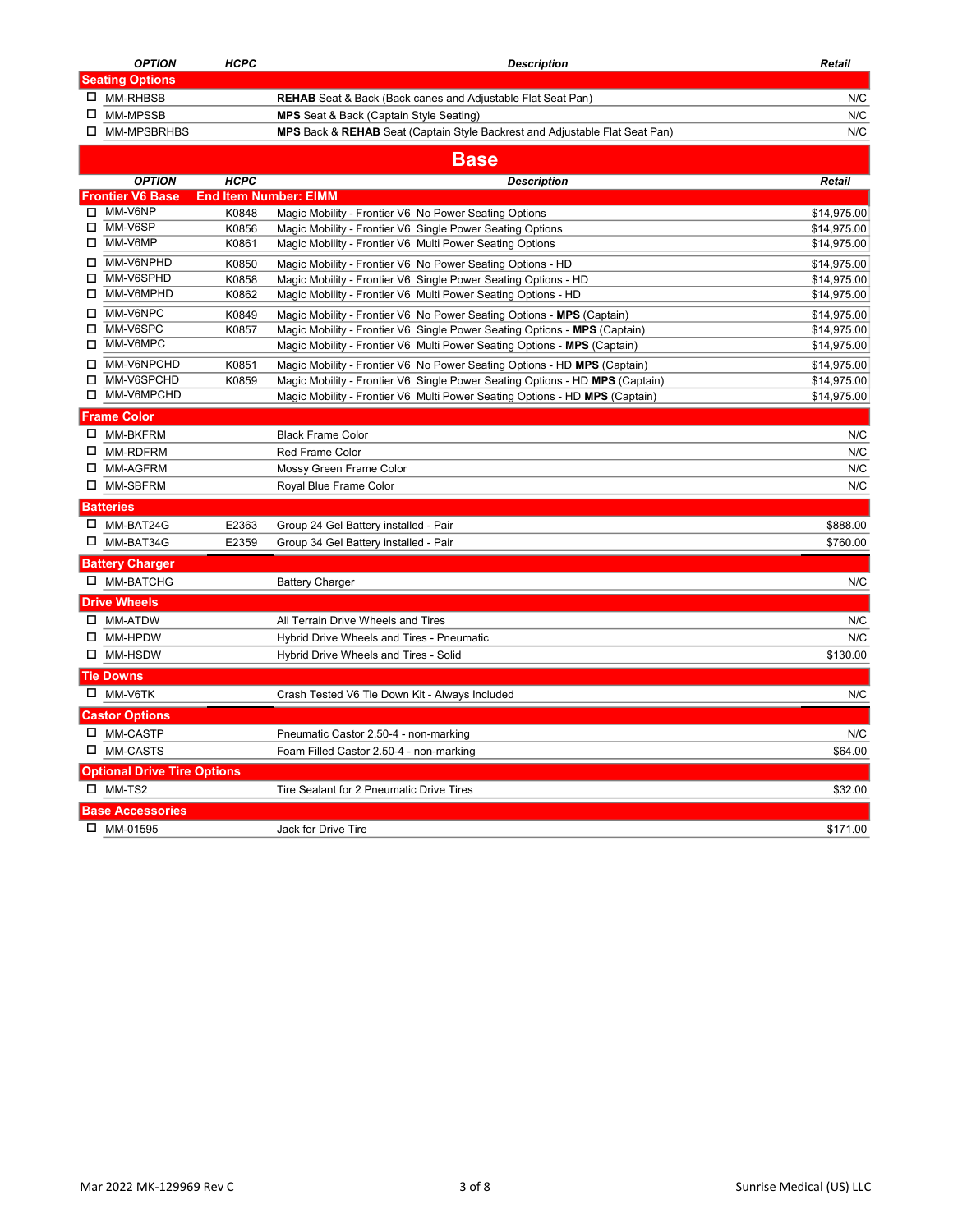|   |                                                    |               | <b>Seating</b>                                                                                                                               |                      |
|---|----------------------------------------------------|---------------|----------------------------------------------------------------------------------------------------------------------------------------------|----------------------|
|   | <b>OPTION</b>                                      | <b>HCPC</b>   | <b>Description</b>                                                                                                                           | Retail               |
|   | <b>Seating System</b>                              |               |                                                                                                                                              |                      |
|   | <b>No Power Seat Options</b>                       |               |                                                                                                                                              |                      |
|   | $\square$ MM-NP                                    |               | No Power Seating System (400 lb. Weight Capacity)                                                                                            | \$3,500.00           |
|   | □ MM-NPFO                                          |               | No Power Seating System with Power Functionality (400 lb. Weight Capacity)                                                                   | \$4,500.00           |
|   |                                                    |               | Note: required for lights, power recline, power legrest, steering lock, or future power seat functions.                                      |                      |
|   | <b>Power Tilt - Utilized without Power Recline</b> |               |                                                                                                                                              |                      |
|   | $\square$ MM-TLT                                   | E1002         | 50° Power Tilt in Space - 340 lb. Weight Capacity                                                                                            | \$6,474.00           |
|   |                                                    |               | <b>Power Seat Elevate - Only available when Power Tilt or Power Tilt &amp; Recline is selected</b>                                           |                      |
|   | □ MM-ELVT                                          | E2300         | 12" Adjustable Seat Elevator - 340 lb. Weight Capacity                                                                                       | \$3,750.00           |
|   |                                                    |               | Power Recline - Utilized without Power Tilt - Requires No Power Seating with Power Functionality                                             |                      |
|   | □ MM-PRMPS                                         | E1003         | 150° Power Recline for MPS Seating - 400 lb. Weight Capacity                                                                                 | \$4,606.00           |
|   | □ MM-PRRHB                                         | E1003         | 150° Power Recline w/ Shear Reduction for REHAB Seating - 400 lb. Weight Capacity                                                            | \$4,606.00           |
|   | <b>Power Tilt and Recline</b>                      |               |                                                                                                                                              |                      |
|   | □ MM-TLTPRMPS                                      | E1006         | 50° Tilt & 150° Power Recline - MPS Seating - 340 lb. Weight Capacity                                                                        | \$10,224.00          |
|   | □ MM-TLTPRRHB                                      | E1007         | 50° Tilt & 150° PR w/ Shear Reduction - REHAB Seating - 340 lb. Weight Capacity                                                              | \$11,765.00          |
|   | <b>Power Seat Function</b>                         |               |                                                                                                                                              |                      |
|   | □ MM-SFCK                                          | E2310         | Single Seat Function Control Kit                                                                                                             | \$1,498.00           |
|   |                                                    |               | Note: MUST be selected if ordering 1 actuator functions                                                                                      |                      |
| ш | MM-MFCK                                            | E2311         | Multiple Seat Function Control Kit                                                                                                           | \$3,050.00           |
|   |                                                    |               | Note: MUST be selected if ordering 2 or more actuator functions                                                                              |                      |
|   | <b>Seat To Floor Height</b>                        |               |                                                                                                                                              |                      |
|   | V6 Seat to Floor Heights start at 17" +/- 0.25"    |               |                                                                                                                                              |                      |
|   | □ MM-STFH                                          |               | Lowest Seat To Floor Height                                                                                                                  | N/C                  |
|   | □ MM-STFH1                                         |               | Seat To Floor Height +1"                                                                                                                     | N/C                  |
|   | □ MM-STFH2                                         |               | Seat To Floor Height +2"                                                                                                                     | N/C                  |
|   | Power Seat Options                                 |               |                                                                                                                                              |                      |
|   | □ MM-CRTL5JS                                       |               | Ctrl+5 - 5 Button Box for controlling power seat functions - Includes USB port - Joystick Side                                               | \$803.00             |
| ப | MM-CRTL5OS                                         |               | Ctrl+5 - 5 Button Box for controlling power seat functions - Includes USB port - Opposite Side                                               | \$803.00             |
|   | Seat Sizes (width x depth)                         |               |                                                                                                                                              |                      |
|   | <b>MPS (Captain) Seat Cushion (width x depth)</b>  |               |                                                                                                                                              |                      |
|   |                                                    |               | Note: MPS Backrest can be paired with the REHAB flat pan - If Flat pan is desired omit the MPS cushion and select the desired REHAB flat pan |                      |
|   | □ MM-01673                                         |               | 16" x 16" Vinyl Seat                                                                                                                         | N/C                  |
|   | $\Box$ MM-01674                                    |               | 16" x 18" Vinyl Seat                                                                                                                         | N/C                  |
|   | $\Box$ MM-01675                                    |               | 18" x 16" Vinyl Seat                                                                                                                         | N/C                  |
|   | □ MM-01676                                         |               | 18" x 18" Vinyl Seat                                                                                                                         | N/C                  |
|   | MM-01678                                           |               | 18" x 20" Vinyl Seat                                                                                                                         | N/C                  |
| 0 | MM-01679                                           |               | 20" x 18" Vinyl Seat                                                                                                                         | N/C                  |
|   | □ MM-01680                                         |               | 20" x 20" Vinyl Seat                                                                                                                         | N/C                  |
| □ | MM-01681<br>MM-01682                               |               | 22" x 18" Vinyl Seat<br>22" x 20" Vinyl Seat                                                                                                 | \$391.00<br>\$391.00 |
|   |                                                    |               |                                                                                                                                              |                      |
|   |                                                    |               | REHAB Flat Pan Seat Sizes - Adjustable in width & depth for most sizes                                                                       |                      |
|   | <b>REHAB Seat Pan</b><br>□ MM-02792STD             |               |                                                                                                                                              | N/C                  |
|   |                                                    |               | Standard Adjustable Flat Seat Pan - 13" to 19" deep<br>Note: Standard seat pan available 13"-23" wide                                        |                      |
| ш | MM-02792DP                                         |               | Deep Adjustable Flat Seat Pan - 20" to 21" deep                                                                                              | \$391.00             |
|   |                                                    |               | Note: Deep seat pan available 13"-23" wide                                                                                                   |                      |
|   | <b>Deep Seat Pan Extension Kits</b>                |               |                                                                                                                                              |                      |
|   | $\Box$ MM-05690                                    |               | 23" Deep Seat Pan Extension Kit - Requires selection of MM-02792DP                                                                           | \$690.00             |
|   | $\Box$ MM-05741                                    |               | 24" Deep Seat Pan Extension Kit - Requires selection of MM-02792DP                                                                           | \$690.00             |
|   | <b>REHAB Seat Width</b>                            |               |                                                                                                                                              |                      |
|   | $\square$ 13"                                      | $\square$ 14" | $\square$ 15"<br>$\square$ 18"<br>$\square$ 21"<br>$\Box$ 22" $\Box$ 23"<br>$\square$ 16"<br>$\Box$ 17"<br>$\Box$ 19"<br>$\square$ 20"       |                      |
|   | <b>REHAB Seat Depth</b>                            |               |                                                                                                                                              |                      |
|   | $\square$ 13"                                      | $\square$ 14" | $\Box$ 15"<br>□ 16"<br>$\Box$ 17"<br>□ 18"<br>$\Box$ 19"<br>$\square$ 20"<br>$\Box$ 21"<br>$\Box$ 22" $\Box$ 23"<br>$\Box$ 24"               |                      |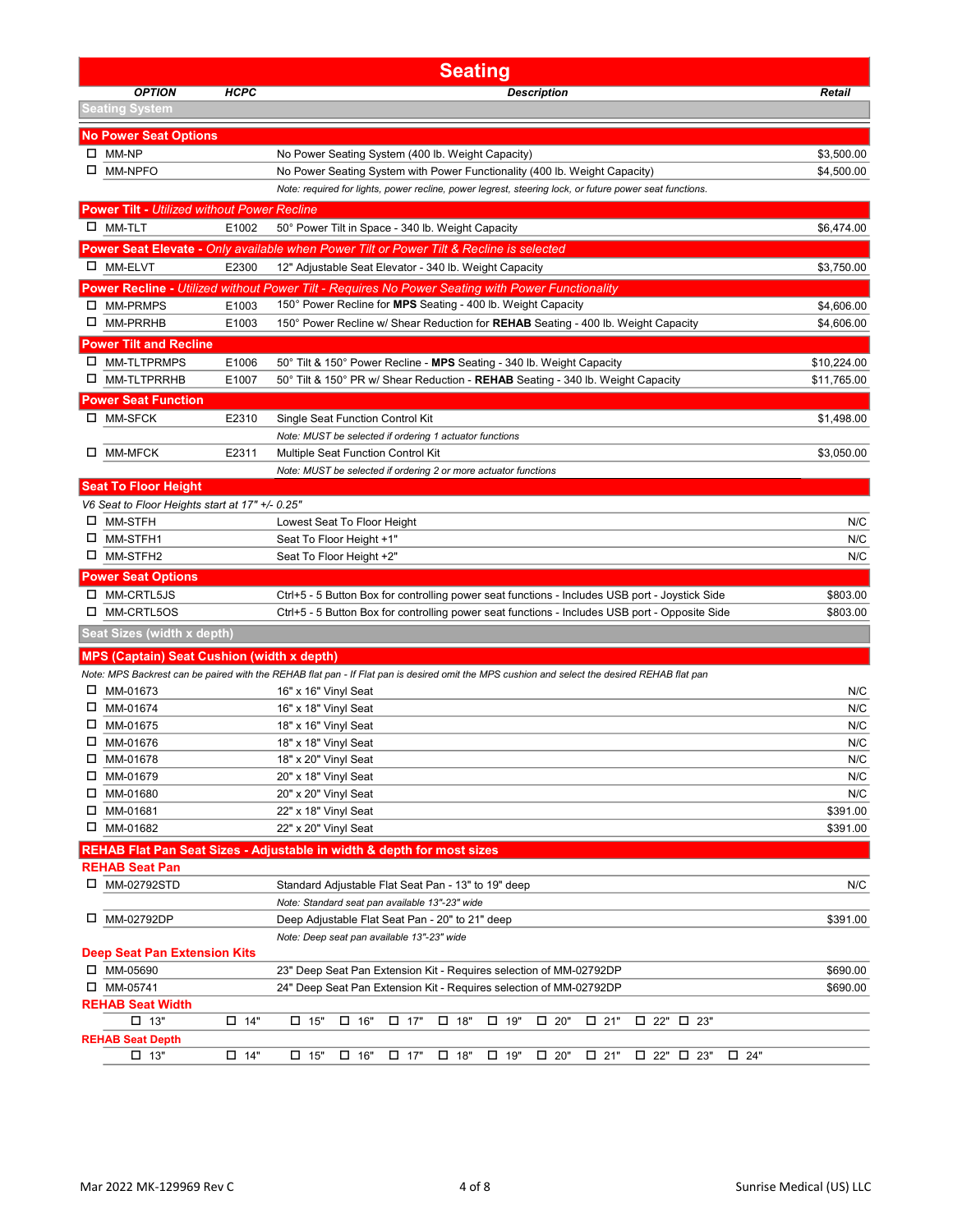|        | <b>Seatback Options - select one</b>                             |       |                                                                                                                           |            |
|--------|------------------------------------------------------------------|-------|---------------------------------------------------------------------------------------------------------------------------|------------|
|        |                                                                  |       | <b>MPS Backrest Options - Comes standard with Manual Recline</b>                                                          |            |
|        | <b>Breathable Cloth MPS Backrest</b>                             |       |                                                                                                                           |            |
|        | □ MM-01360                                                       |       | Cloth Backrest - 16"-20" Wide & 22" Tall                                                                                  | N/C        |
|        | □ MM-01520                                                       |       | Cloth Tall Backrest - 16"-20" Wide & 26" Tall                                                                             | \$471.00   |
|        | □ MM-01361                                                       |       | Cloth Wide Backrest - 22"-23" Wide & 22" Tall                                                                             | \$284.00   |
|        | □ MM-04598                                                       |       | Cloth Wide & Tall Backrest - 22"-23" Wide & 26" Tall                                                                      | \$562.00   |
|        |                                                                  |       |                                                                                                                           |            |
|        | <b>Wipeable Vinyl MPS Backrest</b>                               |       |                                                                                                                           |            |
| □      | MM-01360VI                                                       |       | Vinyl Backrest - 16"-20" Wide & 22" Tall                                                                                  | \$257.00   |
| □      | MM-01520VI                                                       |       | Vinyl Tall Backrest - 16"-20" Wide & 26" Tall                                                                             | \$674.00   |
| 0      | MM-01361VI                                                       |       | Vinyl Wide Backrest - 22"-23" Wide & 22" Tall                                                                             | \$342.00   |
|        | □ MM-04598VI                                                     |       | Vinyl Tall & Wide Backrest - 22"-23" Wide & 26" Tall                                                                      | \$797.00   |
|        | <b>MPS Back Accessories</b>                                      |       |                                                                                                                           |            |
|        | □ MM-04784                                                       |       | Push Handle - Needed for O2 holder, Backpack, Cane holder                                                                 | \$134.00   |
|        | $\Box$ MM-02533                                                  |       | Accessory Mount - Needed for aftermarket headrest and/or attendant control                                                | \$102.00   |
|        | <b>REHAB Seating Backrest Options</b>                            |       |                                                                                                                           |            |
|        |                                                                  |       | Backrest will have the width of the MPS seat or flat pan. Please choose your back height                                  |            |
|        | Backrest will come with 2 point hardware with a 500 lb. capacity |       |                                                                                                                           |            |
|        |                                                                  |       |                                                                                                                           |            |
|        | $\Box$ J3PA                                                      | E2613 | JAY J3 PA - Posterior - 2.2" of lateral thoracic support - goes to 20" wide<br>$\Box$ 22.5"<br>$\Box$ 19.5"<br>$\Box$ 24" | \$592.00   |
|        | Select Back Height                                               |       | $\Box$ 16.5" $\Box$ 18"<br>□ 21"                                                                                          |            |
|        | $\Box$ J3PAW                                                     | E2614 | JAY J3 PA - Posterior - 2.2" of lateral thoracic support - goes to 22" wide                                               | \$810.00   |
|        | Select Back Height                                               |       | $\Box$ 18"<br>$\square$ 21"                                                                                               |            |
|        | $\Box$ J3PL                                                      | E2615 | JAY J3 PL - Posterior Lateral - 3" of lateral thoracic support - goes to 20" wide                                         | \$683.00   |
|        | Select Back Height                                               |       | $\Box$ 16.5" $\Box$ 18"<br>$\Box$ 19.5"<br>$\square$ 21"<br>$\square$ 22.5"<br>$\square$ 24"                              |            |
|        | $\Box$ J3PD                                                      | E2620 | JAY J3 PD - Posterior Deep - 6" of lateral thoracic support - goes to 20" wide                                            | \$811.00   |
|        | Select Back Height                                               |       | $\Box$ 16.5" $\Box$ 18"<br>$\square$ 22.5"<br>$\Box$ 19.5"<br>$\square$ 21"<br>$\square$ 24"                              |            |
|        |                                                                  |       | <b>MPS Backrest Options For use with REHAB Back Canes</b>                                                                 |            |
|        | □ MM-03996                                                       |       | Cloth MPS Removable Backrest (Works with REHAB back canes)                                                                | \$1,669.00 |
|        | □ MM-03996VI                                                     |       | Vinyl MPS Removable Backrest (Works with REHAB back canes)                                                                | \$1,669.00 |
|        | <b>REHAB Flip Forward Backrest Option</b>                        |       |                                                                                                                           |            |
|        | □ MM-FLPFWD                                                      |       | <b>REHAB</b> Flip Forward Backrest Option                                                                                 | \$250.00   |
|        | <b>REHAB Seating Cushion Options</b>                             |       |                                                                                                                           |            |
|        |                                                                  |       |                                                                                                                           |            |
|        | <b>JION</b>                                                      | E2607 | JAY lon                                                                                                                   | \$405.00   |
|        | JU                                                               | E2607 | <b>JAY Union</b>                                                                                                          | \$454.00   |
|        | $\Box$ JFUSION                                                   | E2622 | <b>JAY Fusion</b>                                                                                                         | \$450.00   |
|        | <b>Headrest Options - MPS Style</b>                              |       |                                                                                                                           |            |
| 0      | MM-02770                                                         | E0955 | Cloth Headrest - $12" \times 4.5" \times 6.25"$ - MPS seat back only                                                      | \$348.00   |
|        | $\Box$ MM-02770VI                                                | E0955 | Vinyl Headrest - $12" \times 4.5" \times 6.25"$ - MPS seat back only                                                      | \$348.00   |
|        | <b>Headrest Options - REHAB Style</b>                            |       |                                                                                                                           |            |
|        | □ J3PLSH10                                                       | E0955 | WHITMYER PLUSH Headrest Pad - 10" x 5" - requires J3HEDX                                                                  | \$164.00   |
|        | L J3HEDX                                                         | E1028 | WHITMYER AXYS Headrest w/ Removable Hardware - depth adj .5" behind backrest and 7" forward                               | \$224.00   |
|        | <b>Armrest Style Options</b>                                     |       |                                                                                                                           |            |
| □      | MM-ARMR                                                          |       | Removable Armrests - Post style (Attaches to the Seat Pan - Height Adjustable 2")                                         | N/C        |
| 0      | MM-ARMFR                                                         |       | Flip-Up Removable Armrests - Post style (Attaches to the base-height adj 3" & angle adj 90° - 155°)                       | \$372.00   |
| □      | MM-ARMC                                                          |       | Cantilever Armrests - Reclining Flip Back (Attaches to the back - Height Adjustable 4" & Angle adj 90°)                   | \$748.00   |
| □      | MM-ARMC2                                                         |       | Cantilever 2 Point Quick Release Post (Attaches front of armrest to seat frame)                                           | \$992.00   |
|        |                                                                  |       |                                                                                                                           |            |
|        | <b>Armrest Pad Options</b>                                       |       |                                                                                                                           |            |
| ц      | MM-ARMPAD01                                                      |       | 3" x 12" Desk Length Pads                                                                                                 | N/C        |
| □      | MM-ARMPAD02                                                      |       | 4" x 16" Tapered Pads                                                                                                     | \$91.00    |
| □      | MM-ARMPAD03                                                      |       | 3" x 12" Rounded Leatherette Pad                                                                                          | \$246.00   |
|        | □ MM-ARMPAD04                                                    |       | 3" x 14" Rounded Leatherette Pad                                                                                          | \$246.00   |
|        | <b>Lateral Support Options - REHAB Seat Only</b>                 |       |                                                                                                                           |            |
| $\Box$ | J3SAMNTR                                                         | E1028 | Single Swing away Lateral Hardware - Right                                                                                | \$269.00   |
| □      | J3SAMNTL                                                         | E1028 | Single Swing away Lateral Hardware - Left                                                                                 | \$269.00   |
| □      | J3LAT6X4R                                                        | E0956 | Single 6x4 Lateral Pad - Right                                                                                            | \$128.00   |
| □      | J3LAT6X4L                                                        | E0956 | Single 6x4 Lateral Pad - Left                                                                                             | \$128.00   |
|        |                                                                  |       |                                                                                                                           |            |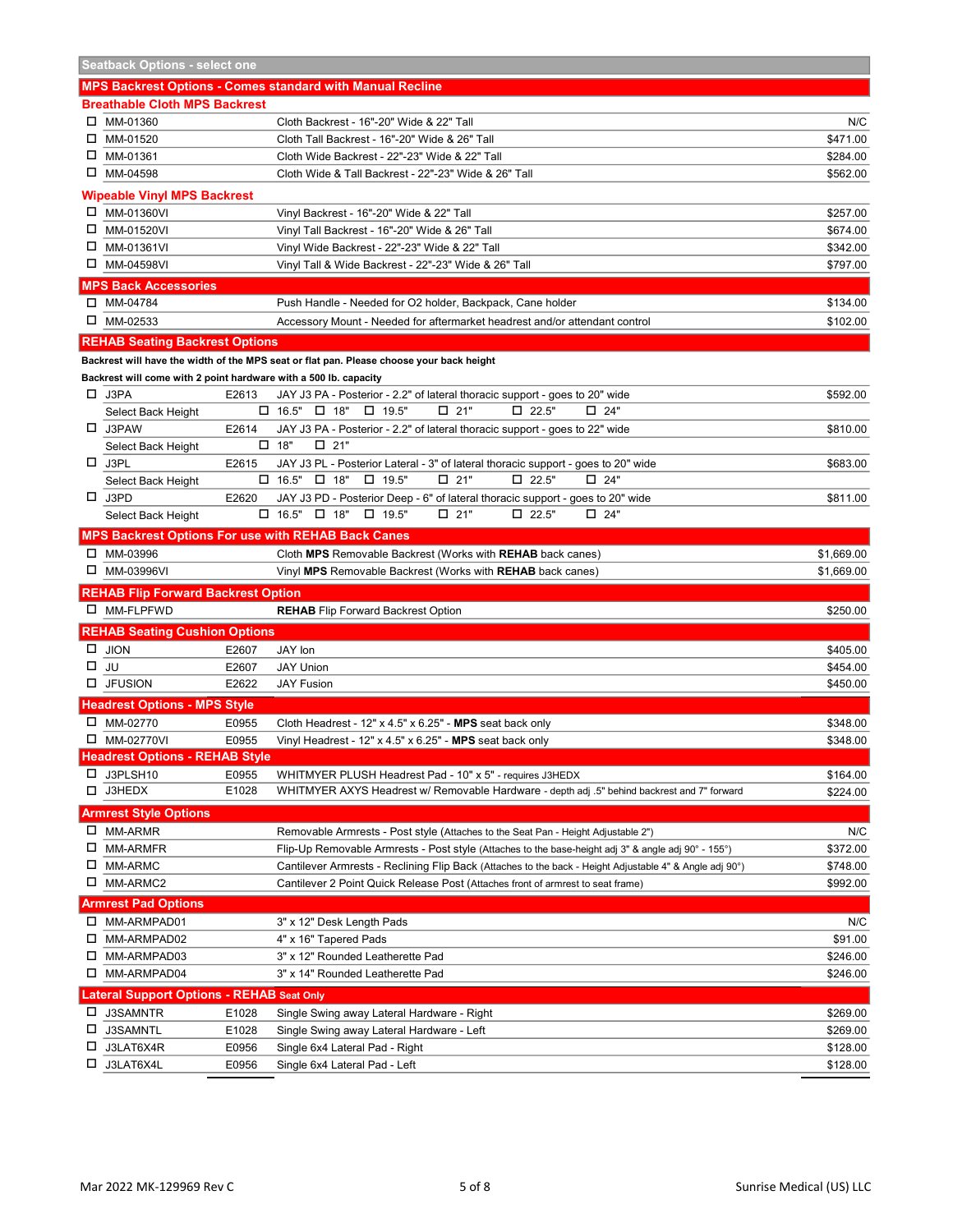|        | <b>Positioning Options</b>                          |                |                                                                                                                 |                     |
|--------|-----------------------------------------------------|----------------|-----------------------------------------------------------------------------------------------------------------|---------------------|
|        |                                                     |                | <b>Positioning Hardware - Compatible with REHAB Seat pan only</b>                                               |                     |
| $\Box$ | MM-FDHIP                                            | E1028          | Flip Down Hip Guide Hardware - fixed to the seat pan near the back                                              | \$578.00            |
|        | □ MM-RMHIP                                          | E1028          | Removable Hip Guide Hardware - fixed to the seat pan near the back                                              | \$470.00            |
|        | □ MM-RMKNE                                          | E1028          | Removable Knee Adductors Hardware - fixed to the seat pan near the front                                        | \$470.00            |
|        | □ MM-FDKNE                                          | E1028          | Flip Down Knee Adductors - fixed to the seat pan near the front                                                 | \$578.00            |
|        | <b>Positioning Pad</b>                              |                |                                                                                                                 |                     |
|        | □ MM-4X6PAD                                         | E0956          | 4" x 6" Positioning Pad                                                                                         | \$354.00            |
| □      | MM-4X10PAD                                          | E0956          | 4" x 10" Positioning Pad                                                                                        | \$354.00            |
|        | <b>Positioning Pad Accessories</b>                  |                |                                                                                                                 |                     |
|        | □ MM-4X6GEL                                         | E0956          | 4" x 6" Gel Cover                                                                                               | \$257.00            |
|        | <b>Chest Harness Options</b>                        |                |                                                                                                                 |                     |
| ш      | MM-SH120M-B2                                        | E0960          | Bodypoint Monoflex Medium Chest Strap - pad 3.5" x 18.5" total length 49.5"                                     | \$144.00            |
|        | □ MM-SH120L-B2                                      | E0960          | Bodypoint Monoflex Large Chest Strap - pad 3.5" x 21.5" total length 52.5"                                      | \$144.00            |
|        | MM-50-CH110                                         | E0960          | Healthwares Padded Butterfly Positioning Chest Strap - 7" at Chest                                              | \$166.00            |
|        | □ MM-SH331L-B1                                      | E0960          | Bodypoint Stayflex Butterfly Harness - 3.5" at Chest                                                            | \$225.00            |
|        | <b>Pelvic Positioning Options select one</b>        |                |                                                                                                                 |                     |
|        |                                                     |                |                                                                                                                 |                     |
|        | <b>Pelvic Positioning</b>                           |                |                                                                                                                 |                     |
|        | $\Box$ MM-33140<br>$\Box$ MM-33148                  | E0978          | Therafin Push Button Seat Restraint - 2" x 64"                                                                  | N/C                 |
|        | $\square$ MM-ABSB                                   | E0978<br>E0978 | Therafin Extra Large Push Button Seat Restraint - 2" x 80"<br>Therafin Airline Buckle Seat Restraint - 2" x 80" | \$54.00<br>\$139.00 |
|        | □ MM-EB205-L62                                      | K0108          |                                                                                                                 |                     |
|        | □ MM-WC19SB6K                                       | E0978          | Bodypoint Evoflex Pelvic Stabilizer - sitting hip width 14" - 18" requires Hw312-KIT                            | \$102.00            |
|        |                                                     |                | Crash Tested Seat Belt Kit - 600mm                                                                              | \$893.00            |
|        | □ MM-WC19SB7K                                       | E0978          | Crash Tested Seat Belt Kit - 700mm                                                                              | \$893.00            |
|        | <b>Pelvic Positioning Options</b><br>□ MM-HW312-KIT |                |                                                                                                                 |                     |
|        | D MM-EBE100                                         |                | Hardware for Bodypoint Pelvic Stabilizer                                                                        | \$75.00<br>\$45.00  |
|        |                                                     |                | Extension for Bodypoint Evoflex Pelvic Stabilizer                                                               |                     |
|        | <b>Legrest Options</b>                              |                |                                                                                                                 |                     |
|        | <b>Fixed Legrest</b>                                |                |                                                                                                                 |                     |
|        | <b>Fixed Center Mount Legrest</b>                   |                |                                                                                                                 |                     |
|        | $\Box$ MM-040541                                    | K0040          | V6 MWD - Center Mount Flip-Up Footplate - 1 piece Footplate                                                     | \$385.00            |
|        | $\Box$ MM-040542                                    | K0040          | V6 MWD - Center Mount Flip-Up Footplate - 2 piece Footplate                                                     | \$385.00            |
|        | <b>Swing Away Legrest</b>                           |                |                                                                                                                 |                     |
|        | □ MM-03528                                          | K0040          | Side Mount Swing Away Leg Rest - w/ 2 piece flip-up footplate 8.5" x 6", 13" height adj                         | \$672.00            |
|        | <b>Fixed Center Mount Legrest Calf Pad Options</b>  |                |                                                                                                                 |                     |
|        | $\Box$ MM-05547SM                                   | E0995          | Fixed Center Mount Calf Pads - w/ breathable fabric - Small (13"-15")                                           | \$487.00            |
|        | □ MM-05547ME                                        | E0995          | Fixed Center Mount Calf Pads - w/ breathable fabric - Medium (16"-19")                                          | \$487.00            |
|        | □ MM-05547LG                                        | E0995          | Fixed Center Mount Calf Pads - w/ breathable fabric - Large (20"-23")                                           | \$487.00            |
|        | <b>Fixed Legrest Positioning Strap Options</b>      |                |                                                                                                                 |                     |
| ⊔      | MM-SP102M                                           | K0039          | Bodypoint Medium Calf Strap - side mount only length 36" & width 3.5"                                           | \$102.00            |
| □      | MM-SP102L                                           | K0039          | Bodypoint Large Calf Strap - side mount only length 40" & width 3.5"                                            | \$118.00            |
| □      | MM-04597                                            | E0951          | Heel & Side Support - Attaches to the footplate stem and footplate                                              | \$556.00            |
|        | □ MM-50-SR230                                       | E0952          | Foot Strap - 1.5" wide strap                                                                                    | \$75.00             |
|        | <b>Power Elevating Legrest</b>                      |                |                                                                                                                 |                     |
|        | <b>Center Mount Power Elevating Legrest</b>         |                |                                                                                                                 |                     |
|        | $\Box$ MM-05761                                     | E1012          | Center Mount Power Elevating - 1 pc footplate 11" x 11.5" - Includes Calf Pads                                  | \$3,531.00          |
|        | □ MM-06636                                          | E1012          | Center Mount Power Elevating - 2 pc footplate 5" x 10.5" - Includes Calf Pads                                   | \$3,424.00          |
|        | Swing Away Power Elevating Legrest                  |                |                                                                                                                 |                     |
|        | □ MM-03526                                          | E1010          | Side Mount Power Elevating Legrest* - Swing away legrest w/ Flip Up 2" height adj footplate                     | \$3,852.00          |
|        |                                                     |                | *Must be ordered with upgraded electronics MM-SFCK or MM-MFCK depending on number of options selected           |                     |
|        |                                                     |                |                                                                                                                 |                     |
|        | <b>Power Legrest Positioning Options</b>            |                |                                                                                                                 |                     |
|        | $\Box$ MM-05324                                     | K0042          | 2" Metal Heel Guards for 2 Piece Footplates                                                                     | \$717.00            |
|        |                                                     |                | Note: May not fit with all seat sizes - requires MM-06636 or MM-03526                                           |                     |
| ப      | MM-827A<br>$\square$ MM-HL                          | E0952          | Foot Straps for 2 Piece Footplates - 11"-14" (pair)                                                             | \$75.00             |
|        |                                                     | E0951          | Heel Loops - Attaches to the footplate - length 11.5" - 13" & width 1"                                          | \$107.00            |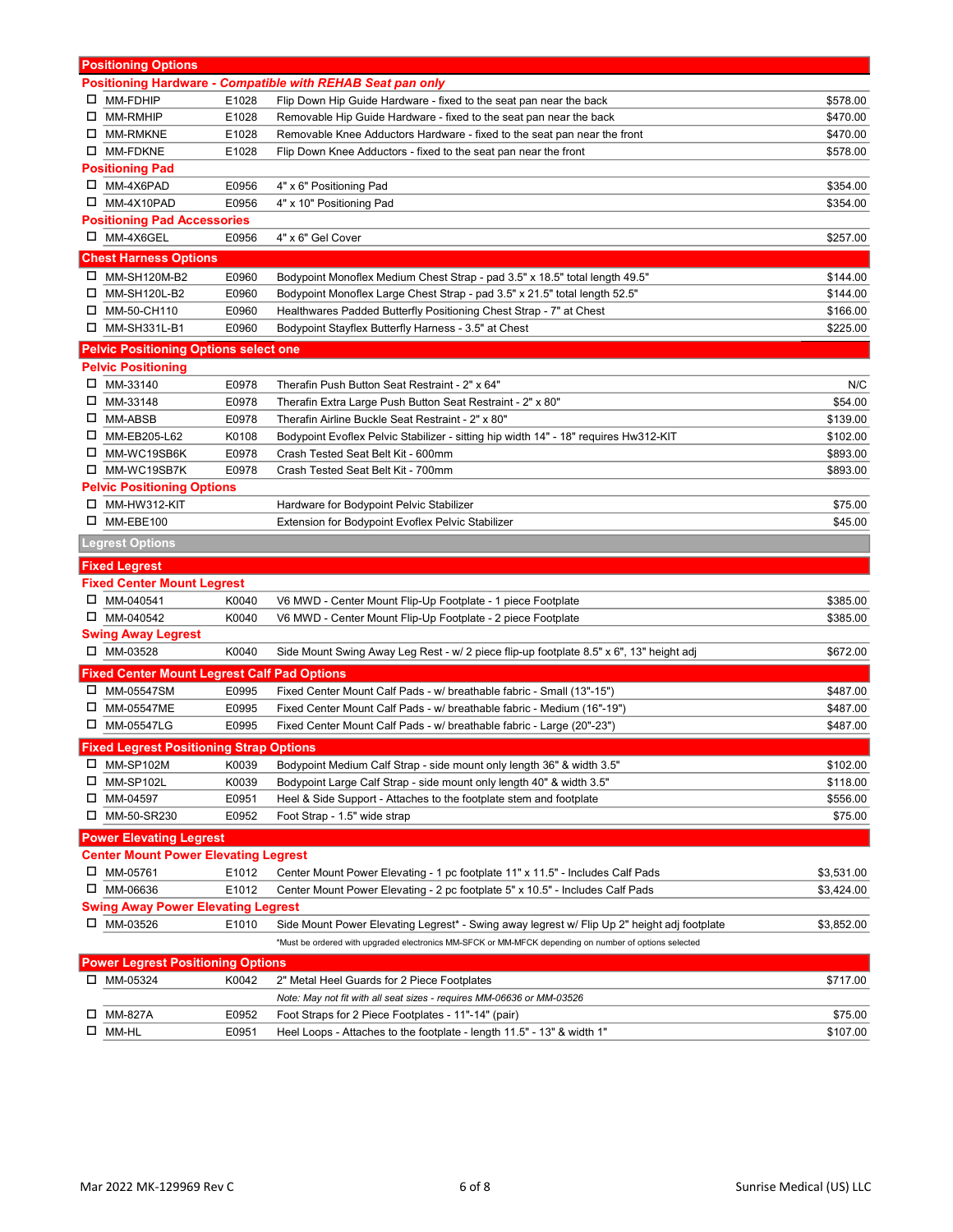|    | <b>Electronics</b>                                      |             |                                                                                                    |            |  |  |
|----|---------------------------------------------------------|-------------|----------------------------------------------------------------------------------------------------|------------|--|--|
|    | <b>OPTION</b>                                           | <b>HCPC</b> | <b>Description</b>                                                                                 | Retail     |  |  |
|    | <b>Joystick</b>                                         |             |                                                                                                    |            |  |  |
|    | □ MM-PG-JSMLEDL                                         |             | LED R-net Joystick - No LCD display or mono jacks                                                  | N/C        |  |  |
| □  | MM-PG-JSMD                                              |             | Color LCD Joystick - with mono jack ports for external switches                                    | \$337.00   |  |  |
| □  | MM-PG-JSM2IRBT                                          |             | Infra-Red Color LCD Joystick with Bluetooth                                                        | \$503.00   |  |  |
|    | <b>Expandable Power Module - Must Select both items</b> |             |                                                                                                    |            |  |  |
| □  | MM-PM90                                                 | E2377       | R-net 90 amp Expandable Controller                                                                 | \$696.00   |  |  |
| ◻  | MM-PG-SL                                                | E2313       | R-net Harness for Expandable Controller                                                            | \$487.00   |  |  |
|    |                                                         |             | Joystick Handle Type - (Comes standard with PG Cone-Shaped Joystick Handle)                        |            |  |  |
| 0  | MM-PC101B                                               | E2323       | Bodypoint U-Shaped Joystick Handle - 3"                                                            | \$161.00   |  |  |
| □  | MM-PC102B                                               | E2323       | Bodypoint U-Shaped Joystick Handle - 4"                                                            | \$161.00   |  |  |
|    | MM-PC110B                                               | E2323       | Bodypoint Grooved Mushroom Joystick Handle                                                         | \$150.00   |  |  |
|    | <b>Joystick Mount</b>                                   |             |                                                                                                    |            |  |  |
| □  | MM-03069R                                               |             | Fixed Joystick Mount - Depth Adj 8.25" - Right                                                     | N/C        |  |  |
| 0. | MM-03069L                                               |             | Fixed Joystick Mount - Depth Adj 8.25" - Left                                                      | N/C        |  |  |
| □  | MM-04607                                                | E1028       | Swing Away Joystick Mount - Right (Includes latch to lock in the forward position)                 | \$535.00   |  |  |
| □  | MM-04608                                                | E1028       | Swing Away Joystick Mount - Left (Includes latch to lock in the forward position)                  | \$535.00   |  |  |
| ◻  | MM-JMMIDR                                               | E1028       | Midline S/A Joystick Mount - Rotation 0° - 180° - Right                                            | \$1,295.00 |  |  |
|    | <b>MM-JMMIDL</b>                                        | E1028       | Midline S/A Joystick Mount - Rotation 0° - 180° - Left                                             | \$1,295.00 |  |  |
|    | <b>Joystick Accessories</b>                             |             |                                                                                                    |            |  |  |
| □  | MM-03330AM                                              | E2331       | Attendant Control Joystick for MPS Seating with mounting kit                                       | \$1,792.00 |  |  |
| ப  | MM-03329AM                                              | E2331       | Attendant Control Joystick for REHAB Seating with mounting kit                                     | \$1,792.00 |  |  |
| □  | 139920                                                  |             | Tash Buddy Button - Diameter 2.5" & Height .7" Outer edge force 3.4 oz. Center force 7 oz.         | \$166.00   |  |  |
| ◻  | <b>MM-ESBLK</b>                                         |             | Egg Switch - single function push button that can scroll through modes or profiles - requires CPS9 | \$139.00   |  |  |
| □  | MM-CPS9-L-HW                                            |             | Swing Away Egg Switch Hardware - Stealth                                                           | \$428.00   |  |  |
|    | Omni <sub>2</sub>                                       |             |                                                                                                    |            |  |  |
| □  | MM-05436R                                               |             | OMNI 2 Display - for alternative drive systems - Right                                             | \$2,579.00 |  |  |
| 0  | MM-05436L                                               |             | OMNI 2 Display - for alternative drive systems - Left                                              | \$2,579.00 |  |  |
|    | <b>Alternative Drive Controls</b>                       |             |                                                                                                    |            |  |  |
| 0  | MM-HDR-4M-S-C                                           | E2327       | Switch-It Head Array - three switch head array                                                     | \$5,671.00 |  |  |
| □  | MM-03335                                                | E2373       | Chin Control for MPS Seating System w/ mount                                                       | \$3,585.00 |  |  |
| □  | MM-03540                                                | E2373       | Chin Control for REHAB Seating System w/ mount                                                     | \$3,585.00 |  |  |